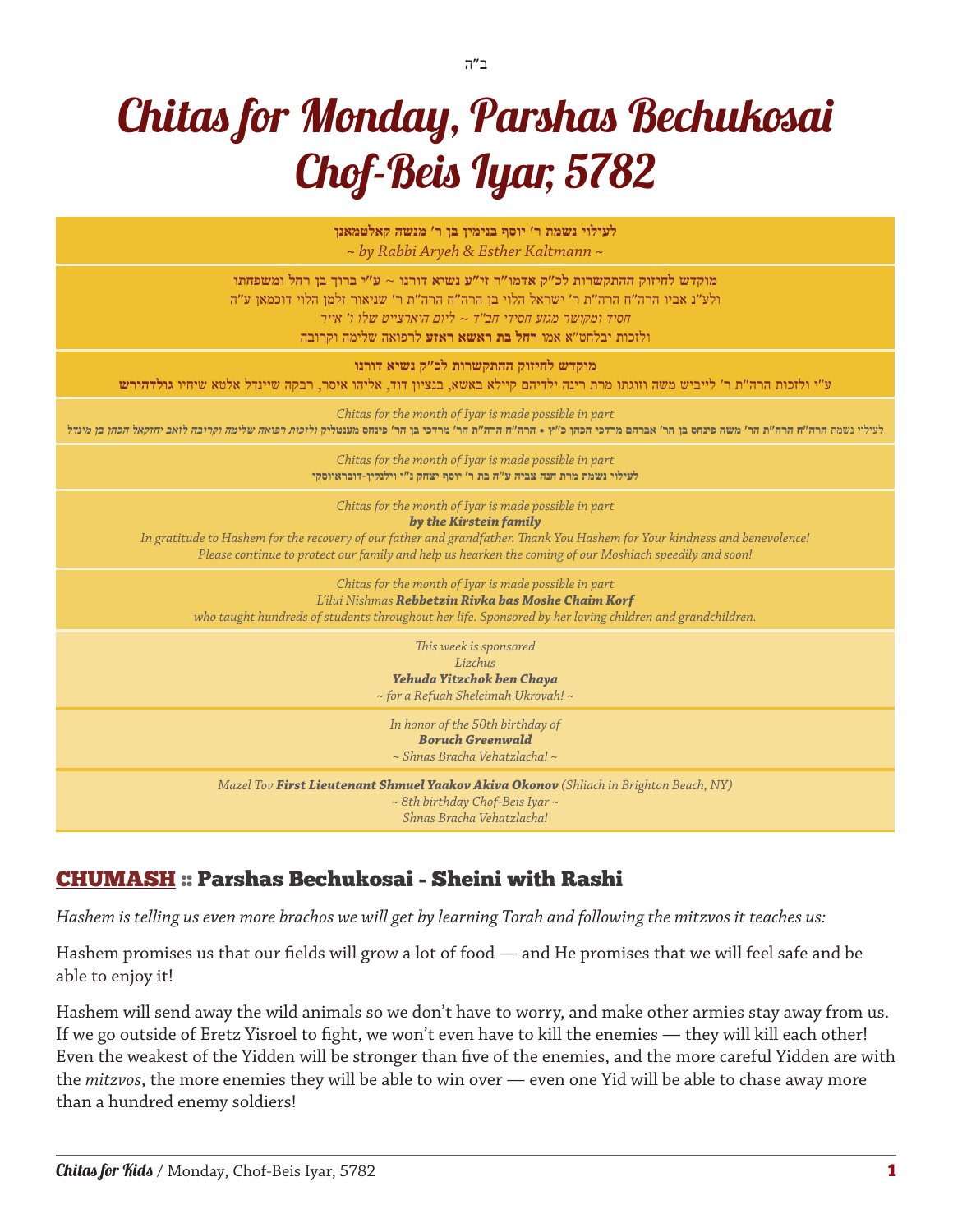Hashem will give us many healthy children, in reward for working hard to learn and follow the Torah. In fact, Hashem will help us by making the *mitzvos* so much a part of us that it will even be hard to make a mistake!

## [TEHILLIM](http://chabad.org/dailystudy) :: 106 - 107

In today's *Tehillim*, we thank Hashem for miracles. *Kapitel Kuf*-*Zayin* (107) talks about how we thank Hashem for the four very dangerous things that a person is saved from:

- coming out of prison
- getting better from being very sick
- crossing an ocean
- crossing a desert

The Rebbe explains that these four things also mean four hard challenges a person has to deal with during his life, but Hashem helps us every time!

One of the things we thank Hashem for is coming out of prison:

Sometimes the *Yetzer Hara* can be very strong. It can even be so strong that it becomes in charge of the person, and won't let him even do things he knows are right! For the *Yetzer Tov*, this is like a prison. It is trapped by the *Yetzer Hara* and can't do what it wants.

Of course, Hashem is everywhere, and is with us even in those times. This makes us feel hopeful, and when we do our best, Hashem will help and get us out of this prison!

This is one of the challenges we thank Hashem for helping us with in this *kapitel*.

# [TANYA](http://chabad.org/dailystudy) :: Likutei Amarim Perek Nun

The Alter Rebbe has been showing us, over the last *perakim*, different ways to have *Ahava* and *Yirah* — how to love Hashem and do what He wants.

For example, we can think about how Hashem gives us life, and that Hashem is our father Who takes care of all of our needs. We can think about how Hashem loves the Yidden so much that He chose us to be so close to Him, and we love Hashem back.

One thing is the same in all of these ways of loving Hashem: We feel what Hashem does FOR US, what He gives TO US, and that makes us love Hashem.

Today the Alter Rebbe tells us about a different kind of love for Hashem — a kind of love that has nothing to do with us! In fact, when a Yid has this kind of love for Hashem, he doesn't want anything for himself — he wants his *neshama* to become one with Hashem, even though that means he won't have any *chayus* or any of the things that Hashem usually gives to people!

*Once the son of the Maggid, R' Avraham der Malach, was learning some very deep Chassidus. It made him want Hashem so much that his neshama almost left his body! The Alter Rebbe saw him, and realized what was happening. He forced R' Avraham der Malach to eat a piece of bagel with butter to save his life!*

The kind of love in this story shows this second kind of *ahava*. It's not thinking about what Hashem does for us to make us special, it's just thinking about Hashem and wanting to be together with Hashem!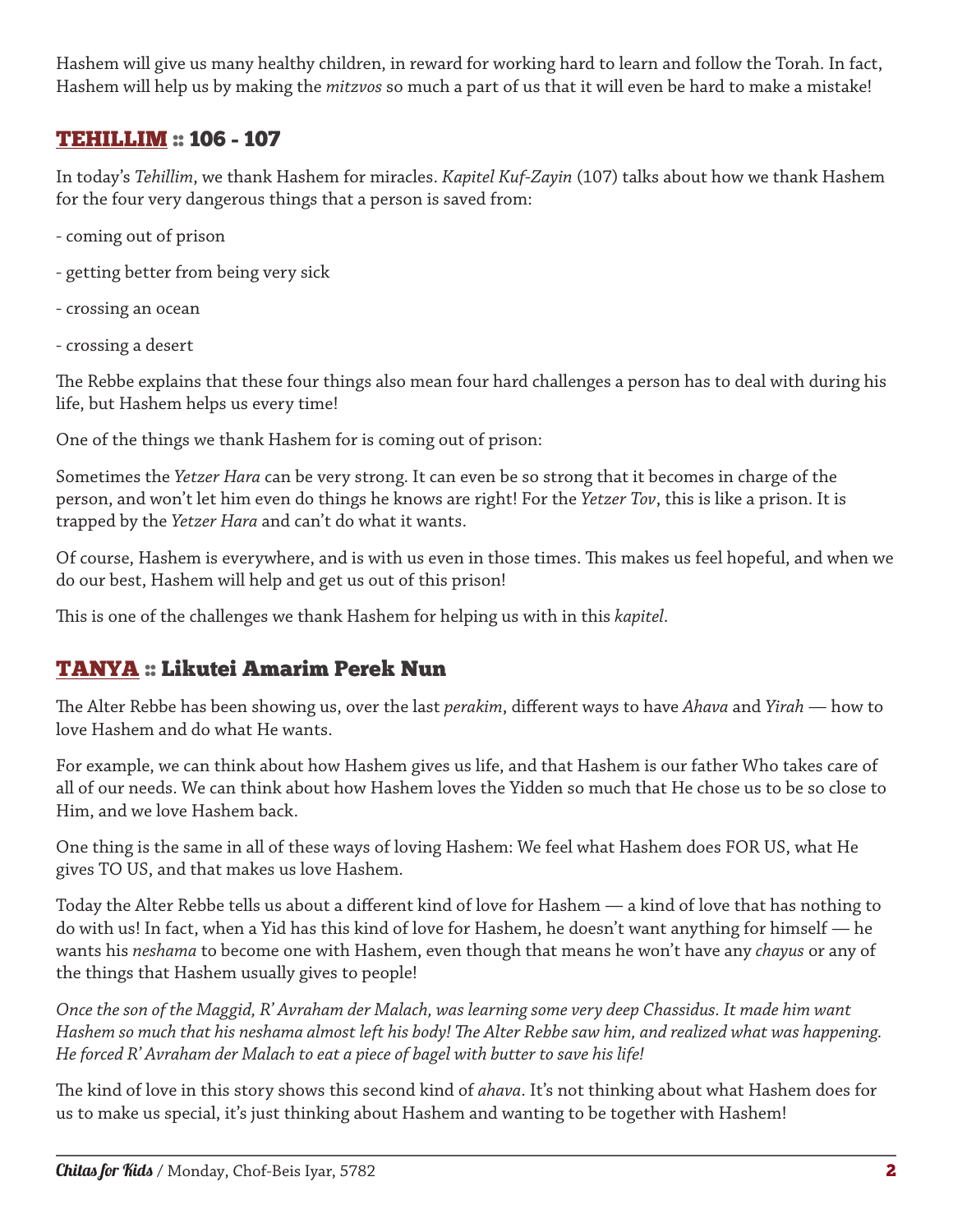(We know from *Chumash* that Nadav and Avihu also had this kind of love for Hashem, which caused them to become close to Hashem, and their *neshamos* left their bodies.)

*Just like in the story of R' Avraham der Malach, the Alter Rebbe will show us what we need to do to make sure that we have a "bagel with butter" so our neshama will stay inside of us and help us do mitzvos! It is called shuv, and we will be learning more about it tomorrow IY"H!*

# [HAYOM YOM](http://chabad.org/dailystudy) :: Chof-Beis Iyar

#### Today is thirty-seven days of the *Omer*!

One time there was a *farbrengen* with the *Chassidim* of the Alter Rebbe (not too long after the Alter Rebbe became Rebbe — sometime between 5544 and 5547), and this is what they were talking about:

The Alter Rebbe did something very special that never was before! There is a *hiskashrus* between *Chassidim* and the Rebbe that makes us never feel alone. For people without a Rebbe, even if they had a *Rosh Yeshiva* or a teacher, their *NESHAMOS* weren't connected. But with *Chassidus*, a *Chossid* and Rebbe are connected with their *neshamos*, so they will never feel alone!

*We learned yesterday that this week we are working on the midah of Yesod, which is Hiskashrus. Like we saw in the story of R' Meir of Premishlan, when we are connected above, we don't fall down. We see in today's Hayom Yom that now, in the dark times of Golus, we have the special hiskashrus with the Rebbe that helps us overcome the Golus and prepare for the Geulah! (See sicha of Chof-Daled Iyar Tof-Shin-Yud-Alef)*

# [SEFER HAMITZVOS](http://chabad.org/dailystudy) :: Shiur #5 - Mitzvas Asei #1, Lo Saasei #1, Asei #2

*In today's Sefer Hamitzvos, we learn the very first 3 mitzvos!*

1) *(Mitzvas Asei #1)* We need to know that there is an *Aibershter*, Hashem, Who is the Creator of everything that exists!

We learn this from the first of the *Aseres Hadibros* in *Parshas Yisro*: ָיךֶקֹלֱא ה׳ יִכֹנָא

2) *(Mitzvas Lo Saasei #1)* We are not allowed to think that anything else can be like Hashem.

לֹא יִהְיֶה לְךָ אֱלֹקִים אֲחֵרִים עַל ּפָנַי :*Yisro Parshas* in *Hadibros Aseres* the of second the from *mitzvah* this learn We

3) *(Mitzvas Asei #2)* We need to know that Hashem, Who makes everything exist, is ONE. We say this in *Shema* every day, and knowing this and thinking about it is also called being *Mekabel Ol Malchus Shomayim*.

ׁשְמַע יִׂשְרָאֵל ה׳ אֱלֹקֵינּו ה׳ אֶחָד :*Vaeschanan Parshas* in ,Torah the in said is *Shema* where from this learn We

# [RAMBAM](http://chabad.org/dailystudy) :: Hilchos Yesodei HaTorah

Now we're going to learn the first *halachos* in the whole Rambam!

In **Perek Alef**, the Rambam teaches us the first, most important thing we need to know before we learn anything else in the whole Torah: To know that there is only one Hashem, that He created everything, that He controls everything, and that nothing could exist without Hashem. We can't see Hashem, but we know that He is always there!

**Perek Beis** has the *halachos* about loving Hashem, and having *Yiras Shomayim*! We need to think about how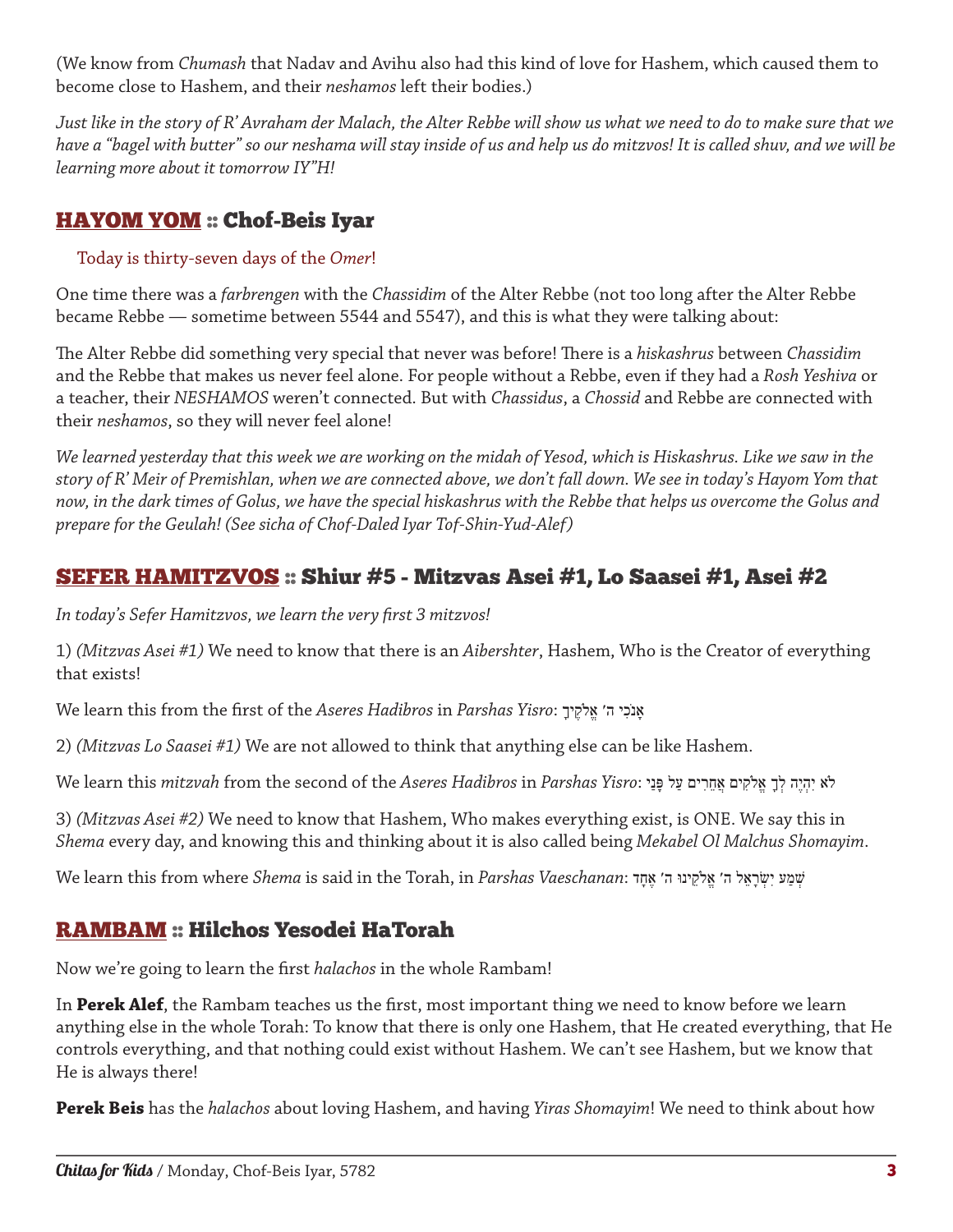special everything Hashem created is. The more we think and learn about Hashem, the more we will love him and want to act the way a Yid should.

**Perek Gimmel** teaches us about outer space! The Rambam explains how there are different levels in the sky, with the moon, stars, and all of the planets. Did you know that the stars all know Hashem and say praises to Hashem? By knowing about the wonders of Hashem in creation, it will help us fulfill the *mitzvah* to love and fear Hashem!

## RAMBAM— PEREK ECHAD :: Hilchos Tumas Ochlin - Perek Yud-Daled

Today we learn more about when food is *Muchshar Lekabel Tumah*, able to become *tomei*. If food got wet by mistake with one of the seven kinds of liquid, but the owner was happy about it, it is able to become *tomei*. If he wasn't happy that it got wet, it can't become *tomei*.

## INYANA D'YOMA :: Sefiras Haomer

This week in *Sefiras Haomer* we are working on the *midah* of *Yesod*.

We learned that *yesod* is *hiskashrus*, and we use it when we connect to Hashem. That is *Bein Adam Lamakom*, the way we use this *midah* with Hashem.

But there is also another kind of *yesod*, the *yesod* that is *Bein Adam Lachaveiro*, the way we use this *midah* with other people.

This kind of *yesod* is also *hiskashrus*, connecting with the other person to think about how he will feel.

How do we use our *yesod*?

*Ari notices that his friend Moishy is not very organized. Moishy doesn't always do his homework, forgets to bring his Chumash, and eats all of his snack by morning recess. Ari wants to help Moishy so that he will be more organized and happier in school. He decides that Moishy needs to learn how to write things down so he doesn't keep forgetting. Ari thinks that maybe he should buy Moishy a notebook just for remembering things. But first he stops, and uses his midah of yesod. How will Moishy feel if he gives him a notebook and teaches him how to use it? He realizes that Moishy will probably be embarrassed to hear about it from a friend. Ari decides that Moishy will probably be happier to hear about writing things down if his teacher tells him about it instead. Ari gives the notebook to the teacher privately, and asks him to show Moishy how to use it.*

Here's another example of using our *yesod*:

*Mommy sees that the kids are going to sleep too late, and then they are kvetchy the whole day! She knows that they need to start getting ready for bed earlier. Her friend shares a chart that they use in their house, to get all the kids to sleep on time. But before Mommy hangs up the chart, she uses her yesod. Will her family like the chart and start going to sleep because of it? How will it make them feel? Mommy thinks about how her kids don't like using charts so much. She realizes that for her family, it is better to read a bedtime story at 7:00 for everyone who is in bed in time.*

When we do something for another person, we first connect to them and think about how it will make them feel. This way we can make sure that what we are doing will only make good things happen for the other person!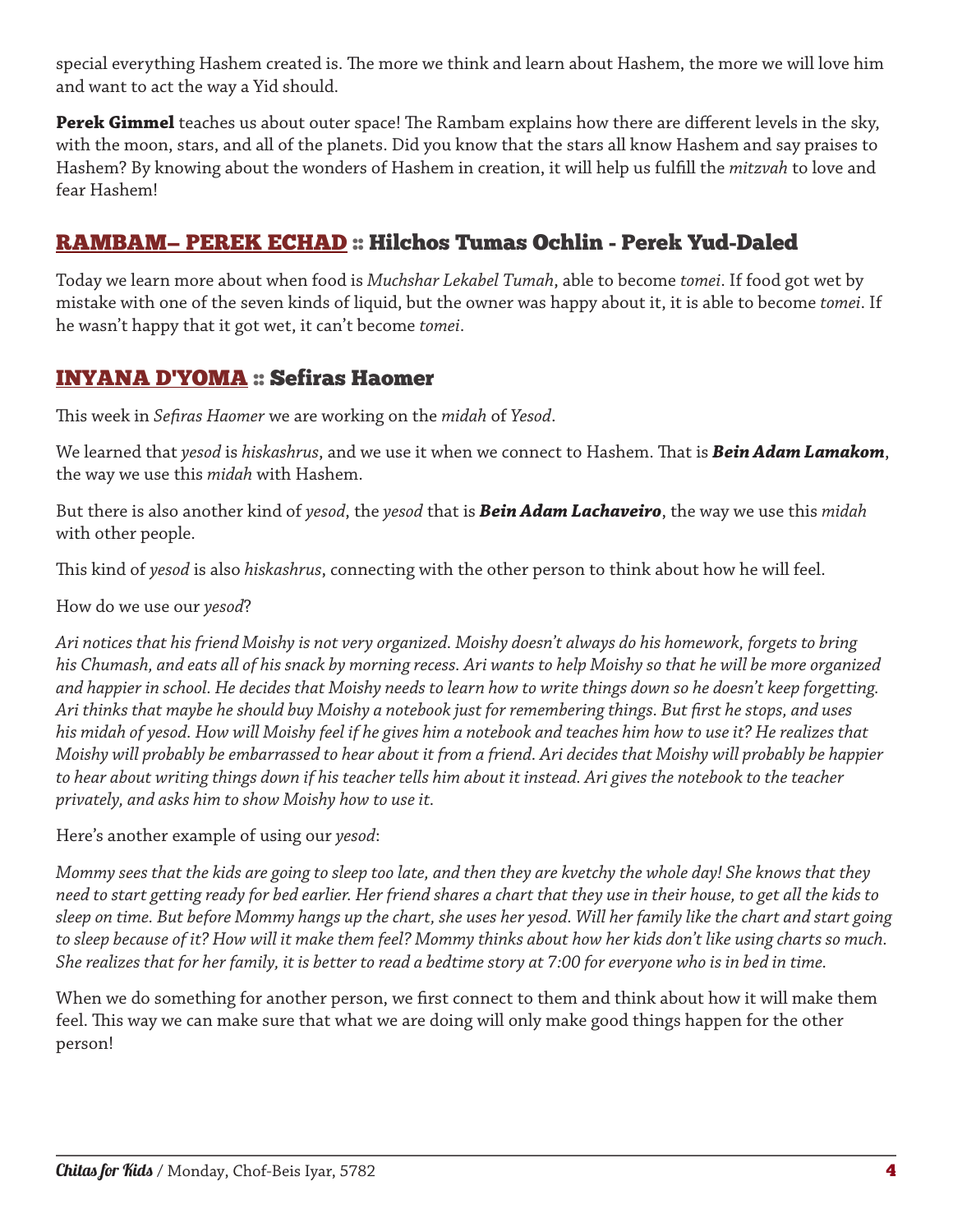### TEFILLAH :: Yud-Beis Pesukim - Veshinantam

The eighth *posuk* of the *Yud*-*Beis Pesukim* is *Veshinantam*.

This *posuk* tells us that parents and teachers have a responsibility to teach Torah all the time and everywhere!

*Veshinantam Levanecha* — You should teach the Torah to your children and your students

*Vedibarta Bam* — And discuss the words of Torah

*Beshivtecha Beveisecha* — When you are sitting in your house

*Uvelechtecha Vaderech* — And when you are traveling

*Uveshachbecha Uvekumecha* — And when you go to sleep, and when you wake up!

We might look at this *posuk* and think that we will do what the *posuk* says when we get older. We aren't parents or teachers yet! We can ask our parents to do it, but we can't do it ourselves.

But the Rebbe says that *Veshinantam Levanecha* IS for kids too!

When we share the words of Torah we know with another child who doesn't know it, we are also teachers!

To be good teachers, we need to make sure to learn in a way of *Veshinantam*! The word *Veshinantam* comes from a word that means sharp and clear. We should make sure that the Torah we know is very clear in our minds, and that we are behaving according to what we know!

*Der Rebbe Redt Tzu Kinder vol. 5, p.294*

## HALACHOS HATZRICHOS :: Divrei Torah at Meals

We learned in *Pirkei Avos perek Gimmel* that it is very important to say words of Torah when we sit down to a meal. Those who do not say words of Torah at their meal, it is as if they are eating meat of *Avodah Zarah* (*Zivchei Meisim*). But those who sit at a table and DO say words of Torah, it is like they are eating at the table of Hashem (*Shulchano Shel Makom*)!

Based on this, the *halacha* is that we should say words of Torah when we are eating a meal.

According to some opinions, if someone isn't able to say words of Torah, the words of Torah in *bentching* can be counted. But *lechatchilah*, whenever we sit down to a meal, we should really say words of Torah besides for the *brachos* we say during the meal.

*See Shulchan Aruch siman Kuf-Ayin, Mishnah Beruruah se'if katan Alef, and Piskei Teshuvos there*

## GEULAH U'MOSHIACH :: Excitement About the Geulah

When *Moshiach* comes, we will all want to praise Hashem for the *nisim* of the *Geulah*! The *Navi* Yeshaya told his generation this that this is what we will say to each other:

זַמְּרּו ה׳ כִּי גֵאּות עָשָׂה מּודַעַת זֹאת בְּכָל הָאָרֶץ

*Zamru Hashem* — Sing to Hashem

*Ki Geius Asa* — Because Hashem has done great things!